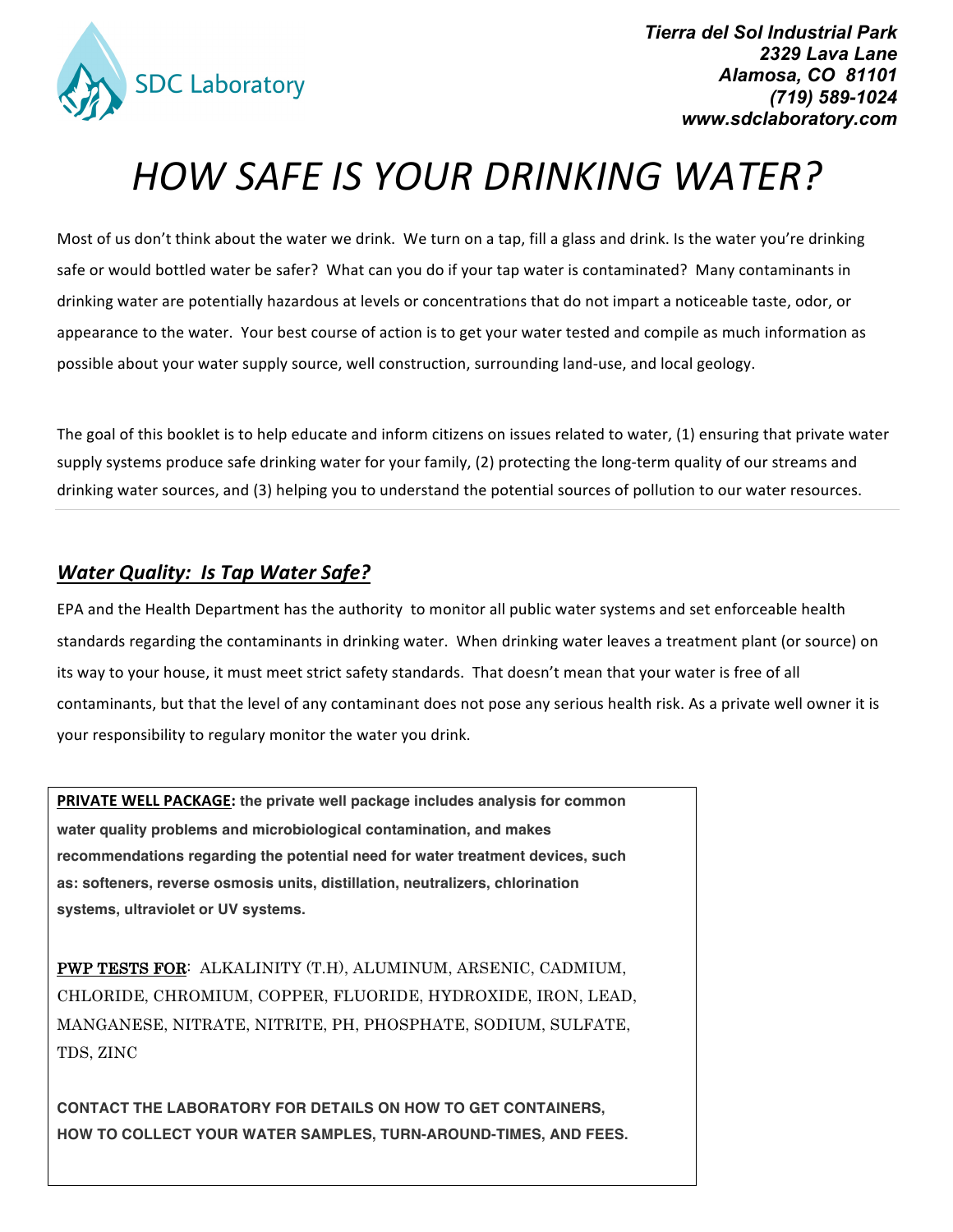# **Some Health Effects of Drinking Contaminated Water as Documented in the San Luis Valley Floor:**

#### *Bacteria*

Total Coliform (E.g: streptococcus), Fecal & E.Coli bacteria are pathogen bacteria that sometimes get into water supplies. Human and animal wastes are the primary source of bacteria. They can cause gastrointestinal disease, strep, infections and flu symptoms. Fecal and E.Coli bacteria are indicators of contamination to the water supply from a septic/leach fields, creeks or from animal waste. Best time to test your water for bacteria is: (1) during spring or early summer. It is this time of year that the water table is at its highest due to snow-melt and irrigation return flows. High water tables and outside recharge from various sources can also introduce bacteria to your well. During spring and early summer, your well is being recharged from different water supplies. (2) During the dormant months: It is this time of year that your well is back to the committed water vein that supplies your well. You want to reaffirm that your water quality remains potable and free of harmful bacteria. (3) When a new well is constructed; (4) When an existing well is returned to service; (5) Any time a component of the water system is **opened** for repair. Bacteria can NOT be detected through sight, smell or taste.

#### *Nitrates*

Nitrates can contaminate well water and pose an immediate threat to infants such as methemoglobinemia, or "blue baby" disease. In the intestines, nitrates are converted to nitrites which prevent blood from transporting oxygen to organs. In pregnant women, nitrates exceeding 10 mg/L corrolate to increased instances of miscarriage. In studies of small animals high nitrate levels are linked to thryoid abnormalites and cancer rates increase. Populations living in agricultural areas typically have the highest exposures to drinking water contaminated with nitrate.

# *Lead*

Lead can cause both physical and mental developmental problems in infants and children. Adults who have been drinking lead-tainted water for a number of years can experience kidney problems and blood lead poisoning.

#### *Arsenic*

Arsenic is a known carcinogen in drinking water. It is widely thought that naturally occurring arsenic dissolves out of certain rock formations as ground water levels change. Surface arsenic-related pollutants enter the ground water system by gradually moving with the flow of ground water from rains, melting snow, ect. Either way, ongoing testing for arsenic is an important strategy by private water system owners to safeguard the health and well-being of their family. Arsenic is accociated with various cancers and has been reported to affect the vascular system and the development of diabetes.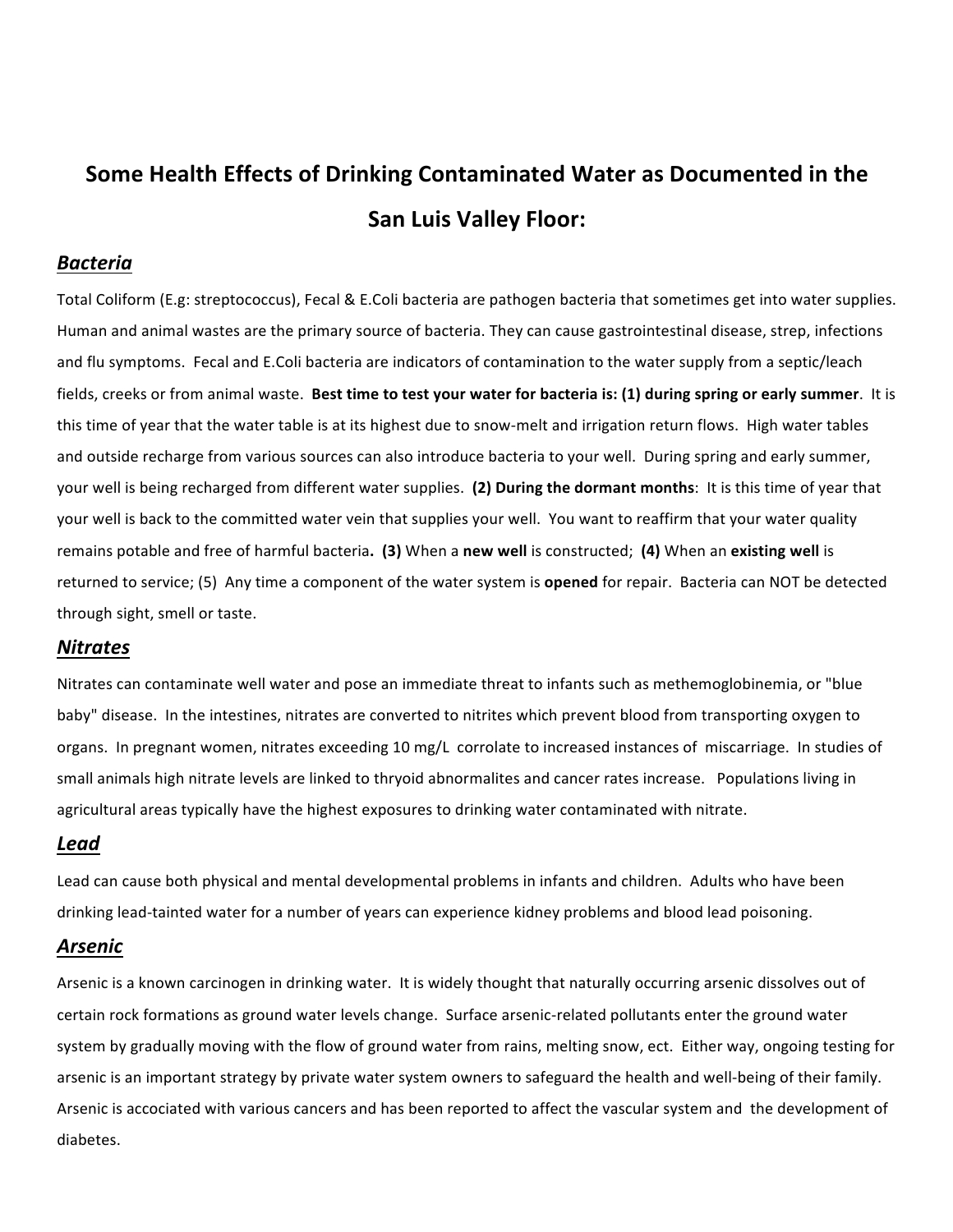#### *Aluminium*

Aluminum is the third most common element in the earth's crust. Aluminum in drinking water is contraversial and is often associated with diseases such as Lou Gehrig's Disease, Alzheimers and kidney disease.

#### *Hardness*

Water is a good solvent and picks up impurites easily. Pure water is tasteless, colorless, and odorless. As water moves **through soil and rock, it dissolves very small amounts of minerals and holds them in solution.** Calcium and magnesium dissolved in water are the two most common minerals that make "hard water" The degree of hardness becomes greater as the calcium and magnesium content increases and is related to the concentration of multivalent cations dissolved in water. Hard water interferes with almost every cleaning task from laundering and dishwashing to bathing and personal grooming. Dealing with hard water in the home can be a nuisance. Water flow may be reduced by deposits in pipes. SDC Lab provides a Hardness Scale at the bottom of our Private Well Package so the report owner can gage their level of hardness.

#### *Sodium*

In high levels, sodium can contribute to high blood pressure, hypertension and heart disease. High levels of sodium can also impact the effects of some prescription medications.

#### *pH*

The  $pH$  in water quality sets the standard. For example, if  $pH$  is less than 6 units, water is considered to be acidic. Low pH water is soft but corrosive and can cause corrosion of pipes. It can leach out copper, lead, nickel and aluminum into drinking water. pH above 7.9 is considered to be alkali, hard water. Salts accumulate on plumbing fixtures and water spots are visible on glassware. Low pH water can cause acid reflux, heart burn and gastroesophageal disease, while high pH water can contribute to high blood pressure. The pH of human blood is about 7.

#### *Zinc*

Zinc in its elemental form is a bluish-white metal. High natural levels of zinc in water are usually associated wtih higher concentrations of other metals such as cadmium. Most zinc is introduced into water by artificial pathways such as coalfired power stations, fertilizers, galvanized metal pipes and well cribbings coated with zinc. Zinc can cause a chalky appearance and can cause a detectable deterioration in the taste of water. Zinc is an essential nutrient for body growth and development, however drinking water containing high levels of zinc can lead to stomach cramps, nausea, and vomiting. Other research has suggested that elevated levels of zinc interfere with learning and memory, immunity impairments and eye problems in adults.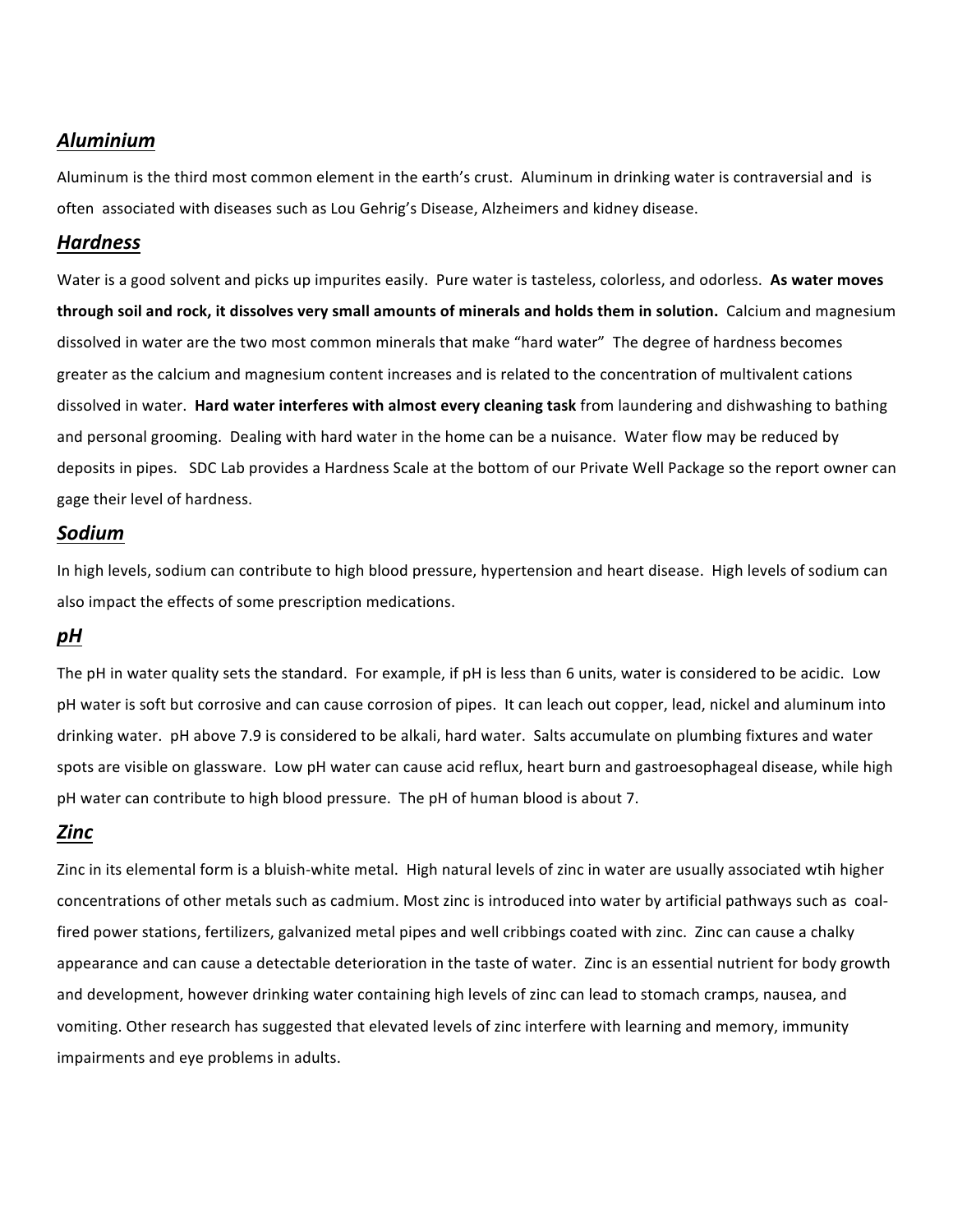#### *Cadmium*

Cadmium is also a well documented carcinogen in drinking water. Cadmium's organs of choice are the lungs and kidneys. Cadmium in groundwater comes from the natural deposits of ore in the geologic makeup.

#### *Copper*

In excess copper can cause diarrhea, vomiting and stomach cramping. Long-term effects can cause liver damage. Much of the copper we see in drinking water from clients who live in the San Luis Valley derives from copper plumbing.

#### **Iron and Manganese**

Iron and manganese are common metallic elements found in the earth's crust. Water percolating through soil and rock can dissolve minerals and hold them in solution. In wells, where oxygen content is low, the iron/manganese-bearing water is clear and colorless (the iron and manganese are dissolved). Water from the tap may be clear, but when exposed to air, iron and manganese are oxidized and change from colorless, dissolved forms to colored, solid forms.

Oxidation of dissolved iron particles in water changes the iron to white, then yellow and finally to red-brown solid particles that settle out of the water. Iron that does not form particles large enough to settle out and that remains suspended (colloidal iron) leaves the water with a red tint. Iron will cause reddish-brown staining of laundry, porcelain, dishes, utensils and even glassware. Manganese acts in a similar way but causes a brownish-black stain.

Iron and manganese can affect the flavor and color of food and water. They may react with tannins in coffee, tea and some alcoholic beverages to produce a black sludge, which affects both taste and appearance. Manganese is objectionable in water even when present in smaller concentrations than iron.

Iron and manganese deposits will build up in pipelines, pressure tanks, water heaters and water softeners. This reduces the available quantity and pressure of the water supply. Iron and manganese accumulations become an economic problem when water supply or water softening equipment must be replaced. There also are associated increases in energy costs from pumping water through constricted pipes or heating water with heating rods coated with iron or manganese mineral deposits.

A problem that frequently results from iron or manganese in water is iron or manganese bacteria. These nonpathogenic (not health threatening) bacteria occur in soil, shallow aquifers and some surface waters. The bacteria feed on iron and manganese in water. These bacteria form red-brown (iron) or black-brown (manganese) slime in toilet tanks and can clog water systems.